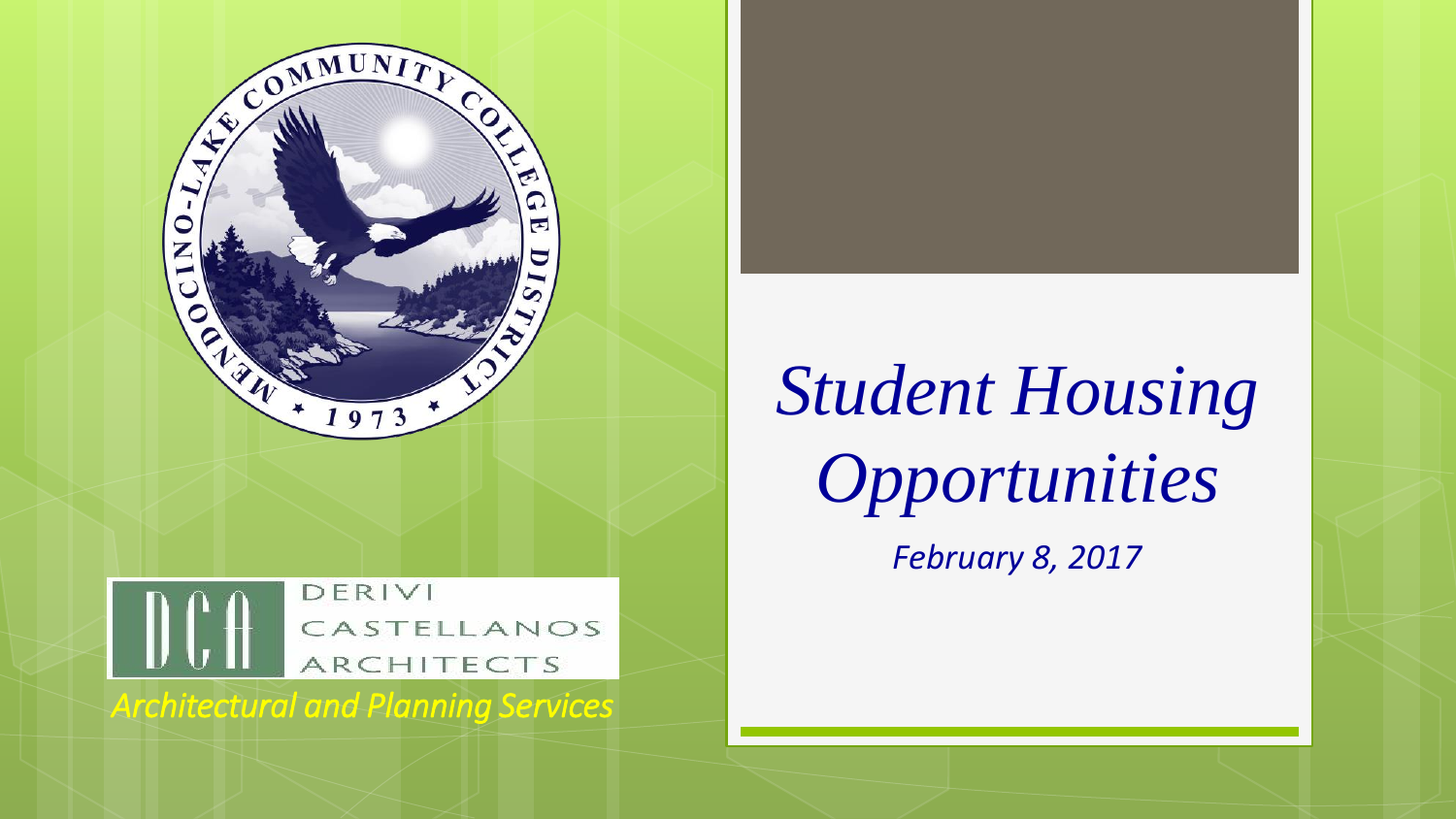#### *California Community Colleges with Student Housing*

- ▶ Cerro Coso College, Mammoth Campus
- Santa Barbara City College
- College of the Redwoods
- $\triangleright$  College of the Siskious
- **► Feather River College**
- Reedley College
- Sierra College

**AMUNI** 

- Columbia College
- Lassen College
- > Taft College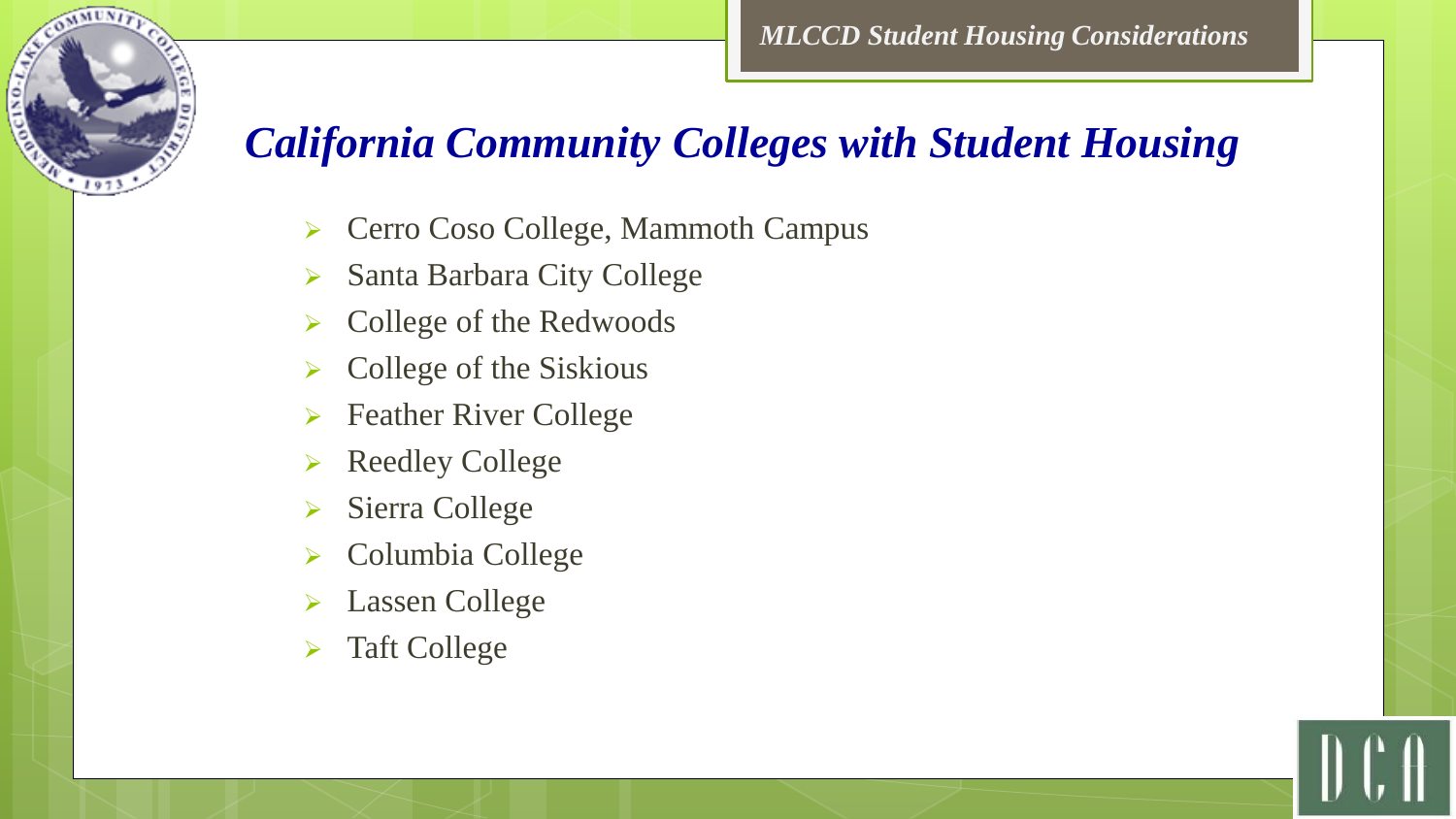

## *Reasons to Develop a Student Housing Program*

- $\triangleright$  Student Housing Programs can have a very positive impact on Student Success and Student Experience, especially the first year experience.
- Campus Housing greatly reduces transition stress for distant students.
- On campus cohort living is shown to greatly improve student success.
- Incredible opportunity to help attract foreign students as housing is often the biggest obstacle they encounter.
- Increasing foreign student enrollment is financially positive as well as aiding with many diversity objectives, especially for a somewhat remote college.
- $\triangleright$  With limited local housing options, campus housing can help with recruiting and enrollment goals by eliminating this initial barrier.
- Opportunity to incorporate options for faculty and staff
- Improves sustainable practices of transit reduction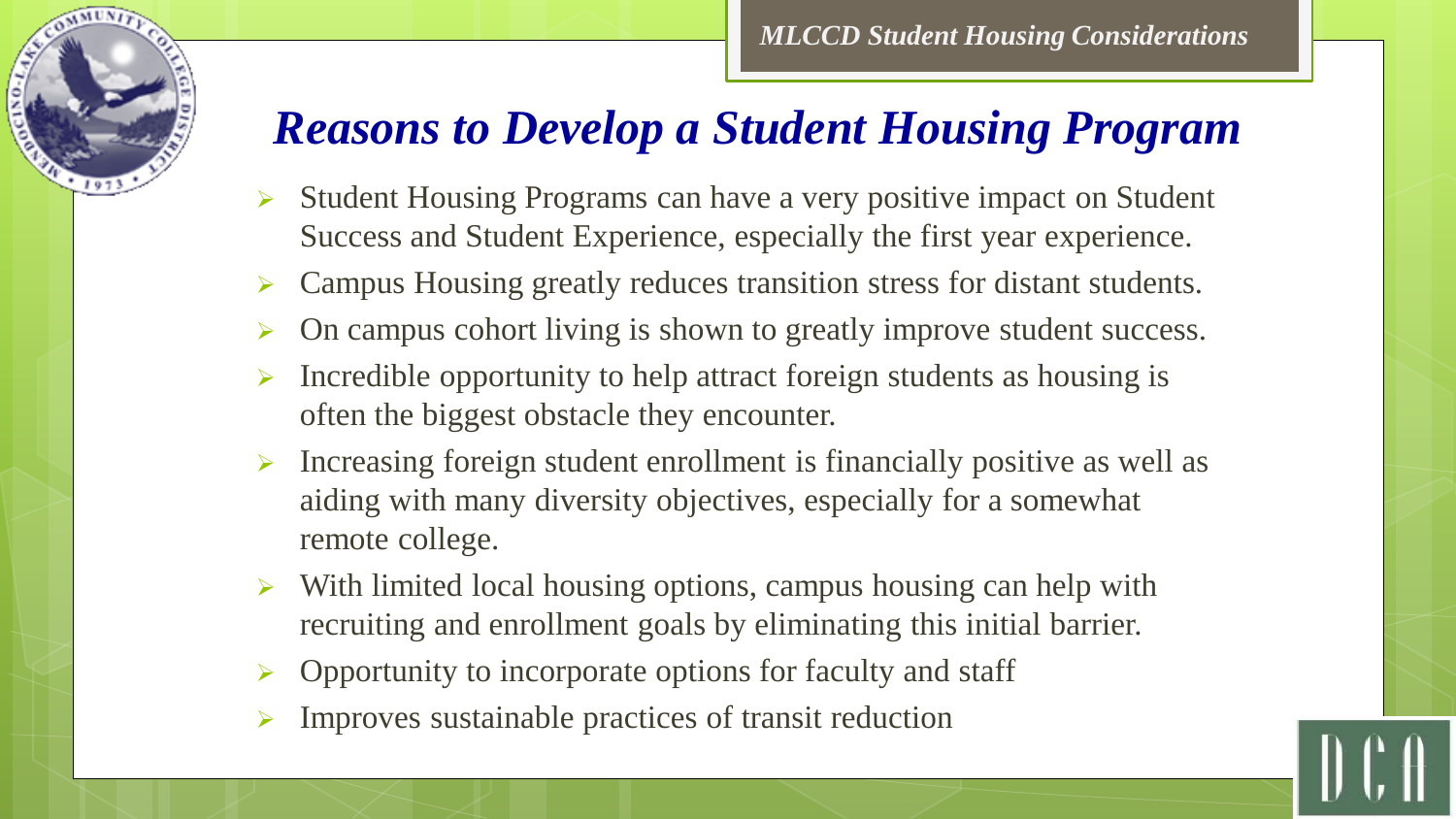

#### *Impact of Student Housing on Recruitment*

- $\triangleright$  When it comes to attracting freshmen, the residence hall plays a significant role in a student's decision.
- The Association for Physical Plant Administrator's (APPA) Center for Facilities Research surveyed college students across the U.S. to measure the impact of facilities on the recruitment and retention of students. Residential facilities ranked second in importance during preenrollment visits, second only to facilities related to specific majors.
- $\triangleright$  Regarding the recruitment of international students, on campus housing is even more critical to their choice of college than domestic students.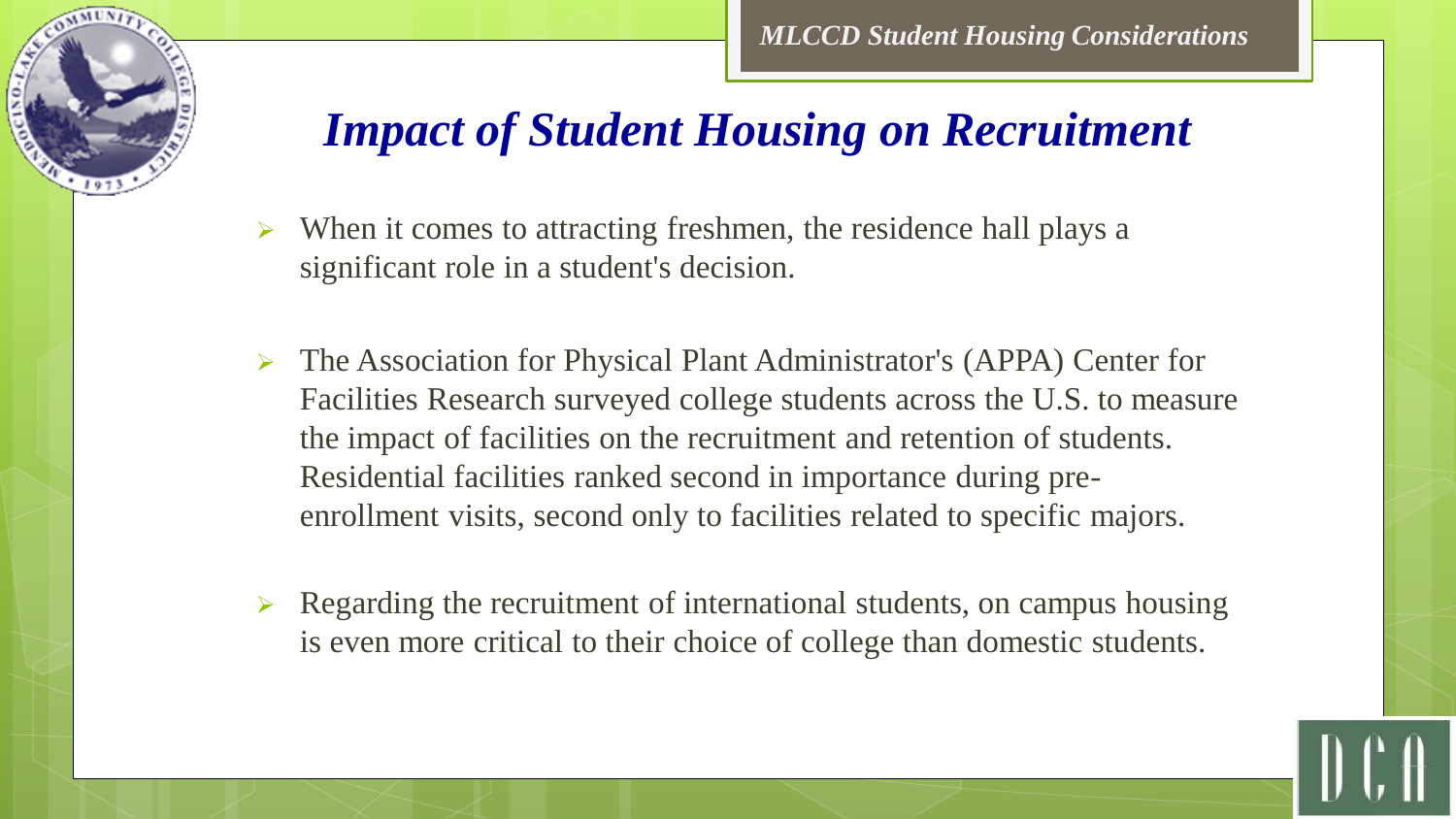## *Student Housing Options to Consider*

- Basic living quarters with no other amenities basically an apartment
- Educational and experiential programming via Residence Life Coordinators, Resident Assistants, etc.
- Faculty in Residence programs with cohort floors
- Faculty and staff housing options
- Dining programs, kitchens, or a combination of both
- Community rooms, game rooms, computer rooms, etc.
- On site security and/or live in staff
- International Student component
- Summer camps and conferencing opportunities
- Cleaning and on-going facility maintenance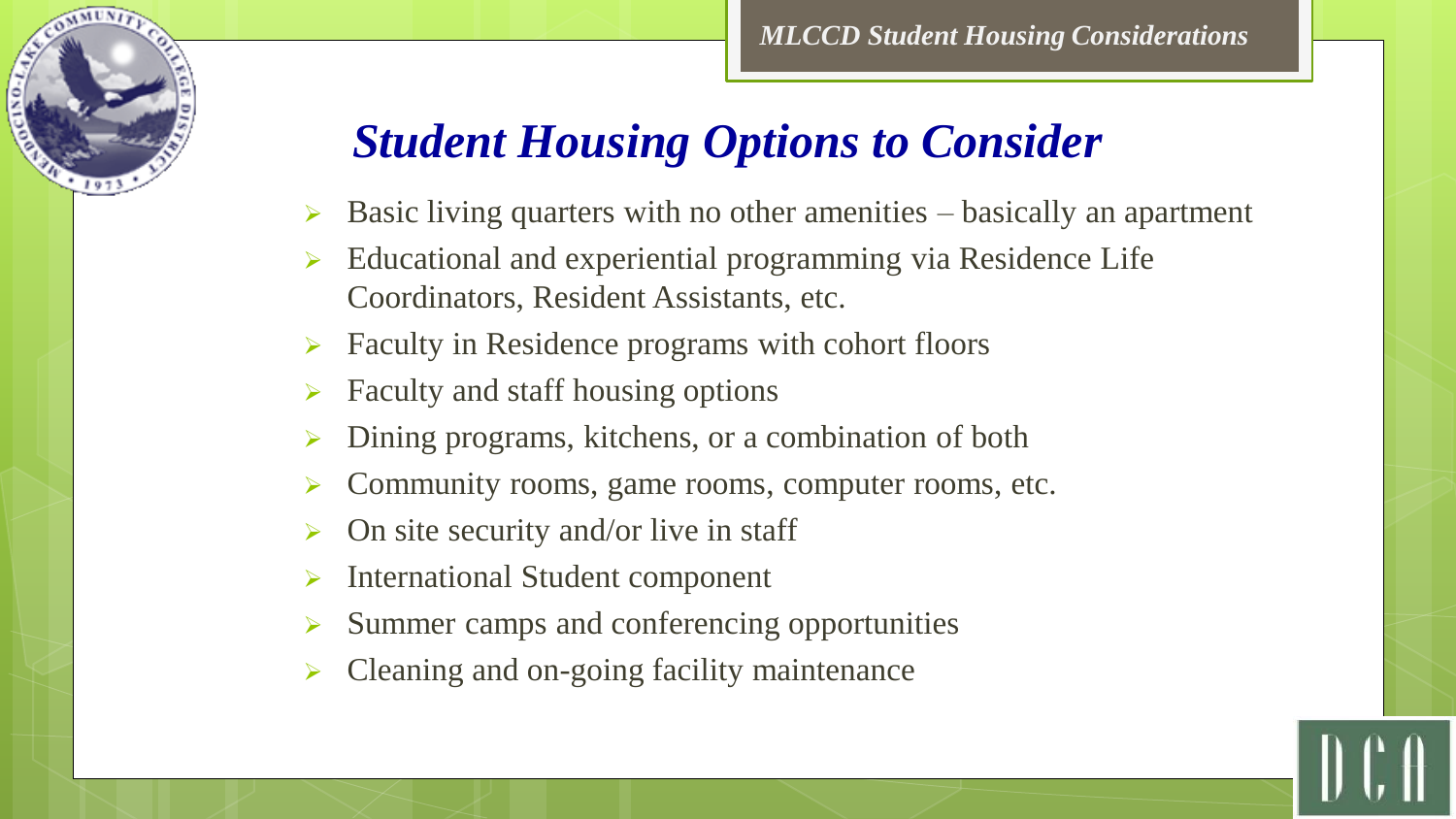## *Location, Operations, Design and Construction*

- Location: on campus or off campus?
- Operations: MLCCD, the Foundation, or a third party?
- Design of Housing Facilities:
	- $\triangleright$  Larger offers more to the students and is much more financially viable due to economies of scale opportunities
	- Design with flexibility and scalability in mind
	- Must determine operational options before design can be complete
- $\triangleright$  Construction of Housing Facilities:
	- MLCCD, the Foundation, or a third party (P3)?
	- lease-build-lease
	- Design-build
	- Design-bid-build
	- Design-bid-build-lease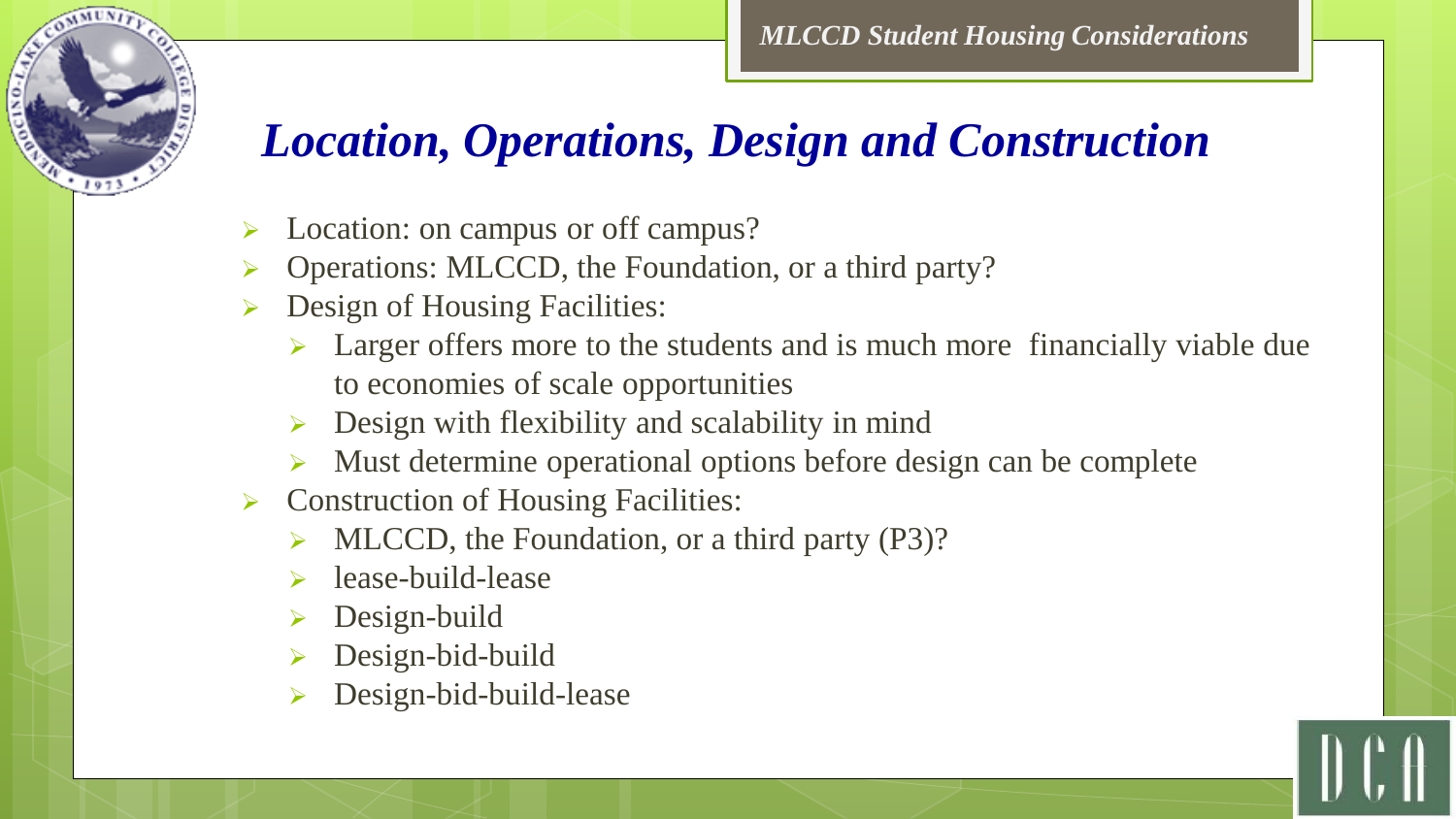#### *Operational Aspects to be Vetted Before Moving Forward*

- Financial viability relative to construction, and then operations downstream
- $\triangleright$  Importance of a feasibility study to determine market demand, types of amenities that make sense, depth of housing program desired, cost of construction and then cost of operations.
- $\triangleright$  Importance of a complete pro-forma financial projections to ensure the housing program will not become a financial drain on the college and that the program chosen can be self sustaining
- $\triangleright$  Understanding the operational impact on College maintenance and operations staff. Operating student housing requires response times higher than typically expected given that this is where people live. Additionally, 24/7 emergencies can and do happen and must be responded to.